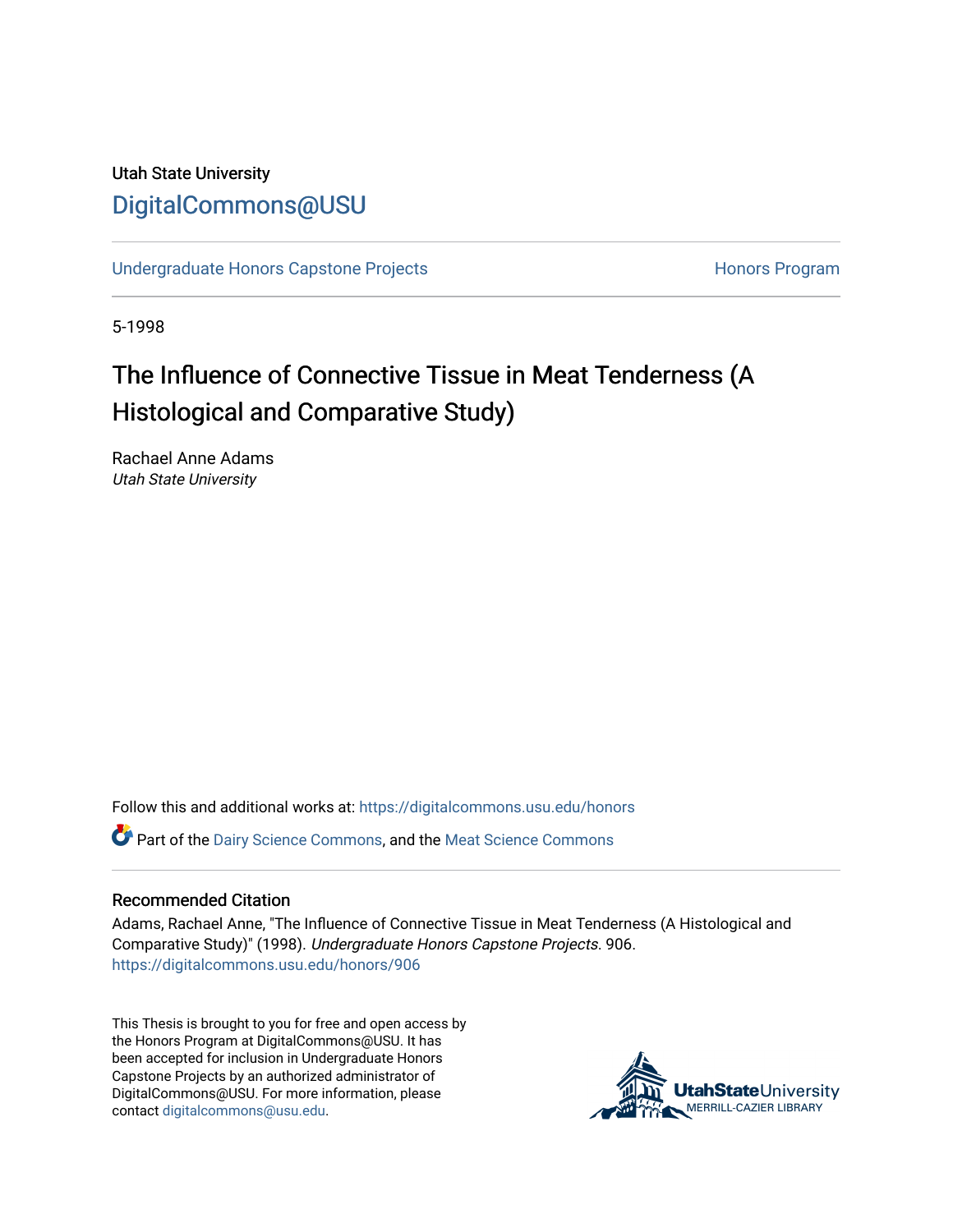# THE INFLUENCE OF CONNECTIVE TISSUE IN MEAT TENDERNESS (A HISTOLOGICAL AND COMPARATIVE STUDY)

by

Rachael Anne Adams

Thesis submitted in partial fulfillment of the requirements for the degree

of

### UNIVERSITY HONORS WITH DEPARTMENTAL HONORS

m

Animal, Dairy, and Veterinary Sciences

Approved:

Thesis/Project Advisor<br>
Department Honors Advisor

Director of Honors Program

UTAH STATE UNIVERSITY Logan, UT

1998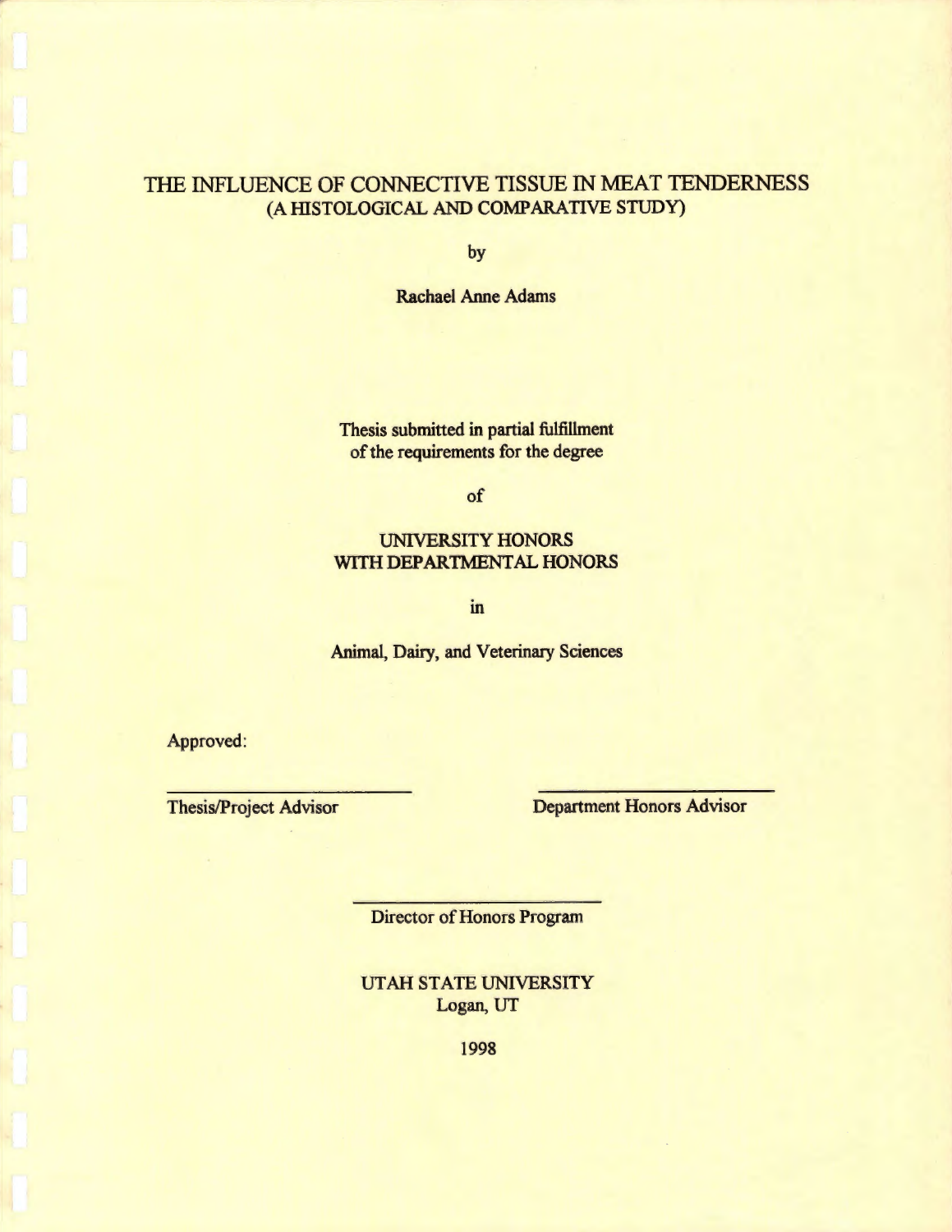## THE INFLUENCE OF CONNECTIVE TISSUE IN MEAT TENDERNESS (A HISTOLOGICAL AND COMP ARA *TNE* STUDY)

by

Rachael Anne Adams

Thesis submitted in partial fulfillment of the requirements for the degree

of

## UNIVERSITY HONORS WITH DEPARTMENTAL HONORS

m

Animal, Dairy, and Veterinary Sciences

Approved:

Thesis/Project Advisor Department Honors Advisor

Director of Honors Program

UT AH STATE UNIVERSITY Logan, UT

1998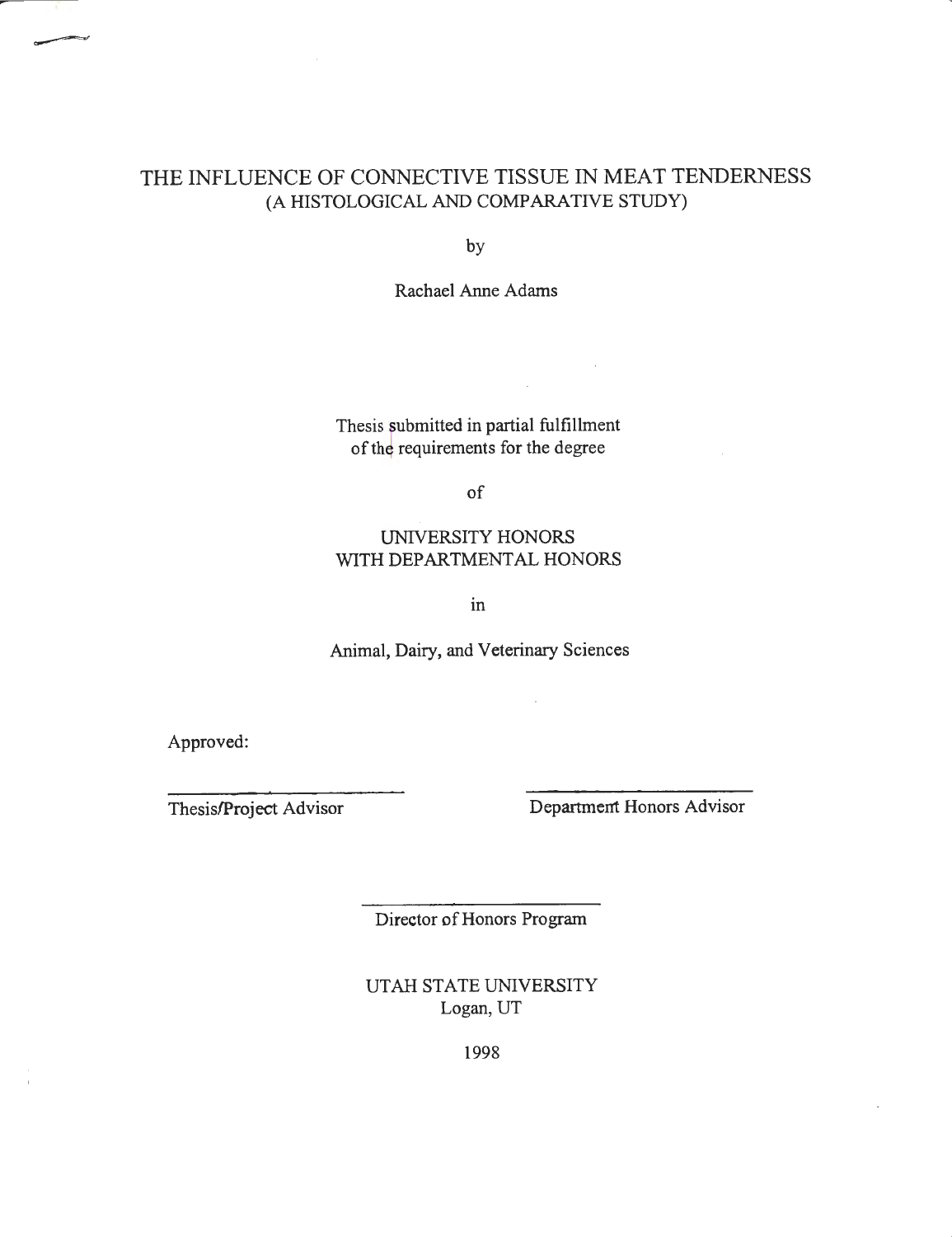#### ABSTRACT

There are several means of determining the tenderness of meat. Recently, a great deal of effort has been focused on connective tissue, or collagen, as a measure of tenderness. These foci have included biochemical determination of collagen types, the ratios of soluble and insoluble collagen, changes of collagen with age, and abundance of collagen.

The purpose of this study is to evaluate the abundance of collage as a means of differentiating levels of tenderness , using histology. Steaks taken from the bovine tenderloin, inside round, and bottom round (eye) were observed histologically using special stains for connective tissue. This method, compared with accepted methods of measuring tenderness, showed similar trends, but its use is limited.

#### INTRODUCTION

Meat is generally sold at higher prices than other sources of protein (Wulf et al), therefore it is very important to the industry that methods can be found to more efficiently determine acceptable and unacceptable, or higher quality of acceptable carcasses. Many consumers desire and will pay the high price for a tender steak. These same individuals develop an ability to differentiate cuts by name and pricing. For example, a tenderloin may be priced at \$7.99/lb,whereas, a top round \$3 .49/lb, and an eye of round steak is \$3. 89/lb; the cost/lb being an indication of how tender the steak should be in comparison to others.

There have been several methods developed for determining tenderness in the meat industry both subjective and objective. Subjective measures such as the age of animals at the time of slaughter, marbling, meat color, and breed are fast and fairly good predictors of tenderness. However even within these divisions there is a great deal of variation. Further study and objective methods such as pH of muscle tissue has developed. The pricing of meat cuts shows and even deeper level of classification, however classification based on price is somewhat limited.

To best study muscle tenderness it is important to understand the composition of meat. Steaks may be differentiated by fragmentation of muscle fibers, collagen solubility ratios, and other biochemical analysis, but the most common methods involve taste panels and tissue shear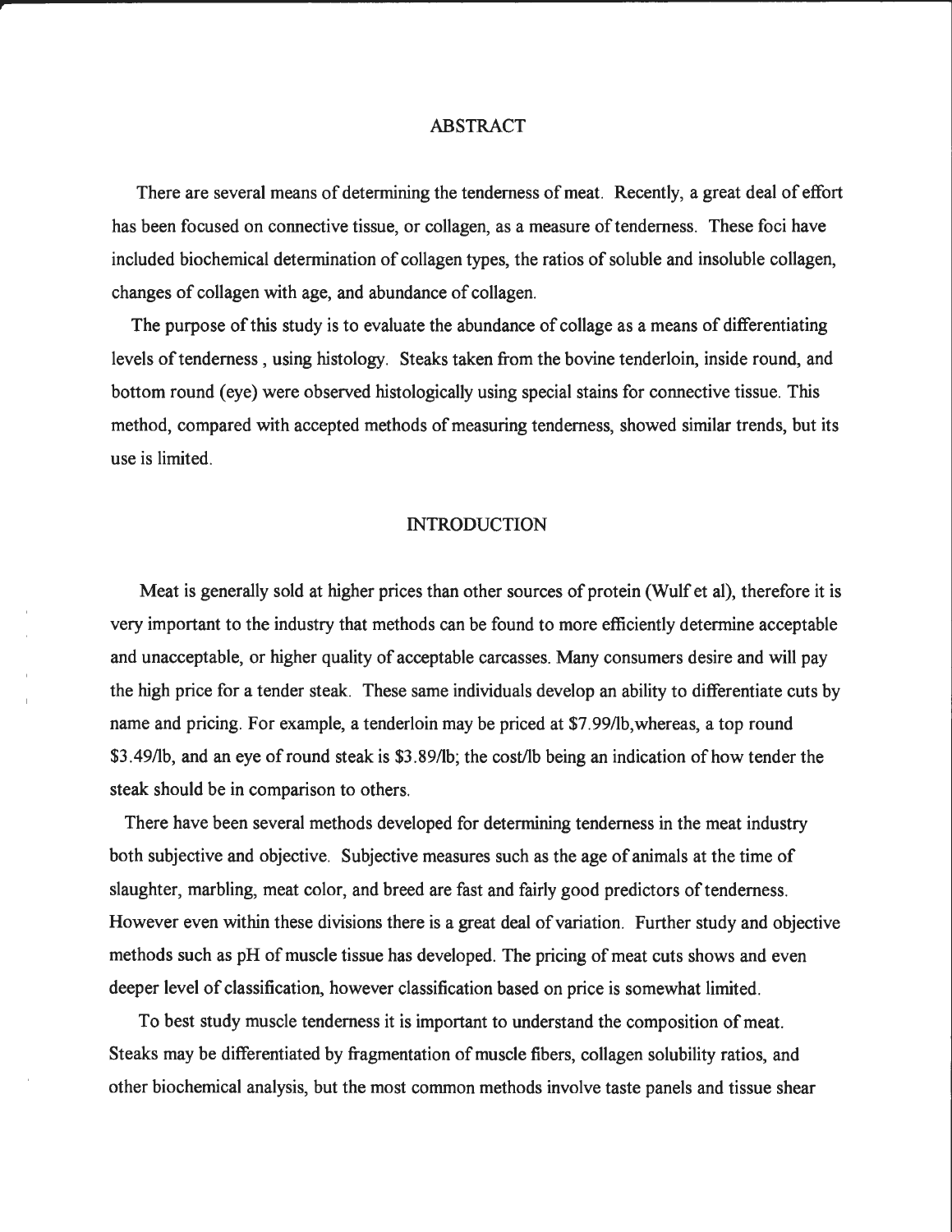cutting force. A great deal of emphasis has been placed on the study of the connective tissue found within the muscle. This collagen not only functions in supporting the muscles and their movement with the bones but also surrounds individual fibers and muscle bundles. The strength and stability of this collagen increases with age, sexual maturity, and use of the particular muscle or muscle group. One very important factor is how much collagen is present in various cuts of meat. The more connective tissue (collagen), that is found within a group of fibers, the less tender the steak is.

The purpose of this study is to see if quantitative histology is an effective method to predict tenderness in three beef steak cuts.

#### MATERIALS AND METHODS

#### *Meat Sample.*

The steaks used for this study were obtained from an "A" maturity, select heifer. The heifer had a 600 lb dress weight with 4% KPH ( kidney-pelvic are) fat, slight marbling, light cherry red color score, and a yield grade of 3. Consecutive steaks were taken from the tenderloin, inside round, and eye of round for evaluation. All exterior fat was trimmed and the steaks were stored at -6  $C<sup>0</sup>$  for 7 days. On day 7 the steaks were removed and thawed at room temperature for approximately 7 hours, then tempered in a standard refrigerator at 4°C for 4 hours.

#### *Histology Evaluation.*

One  $cm<sup>3</sup>$  samples of the tenderloin, top round and eye of the round were fixed in a 10% buffered formalin solution after which they were trimmed and prepared for sectioning. A longitudinal and cross-section were made of each sample. The tissues were stained with a standard H&E and a Van Giessen connective tissue stain.

Light microscopy was used for quantitating collagen fibers at various chosen reference points. It was difficult to assure a representative reference point among the samples.

Next, photos were taken of the slides at 40X and 100X power. Photos were then labeled and scored for connective tissue. Two individuals made a blind judgement to classify the photos on the abundance of collagen in each of the three tissues. The photos were placed in order of most,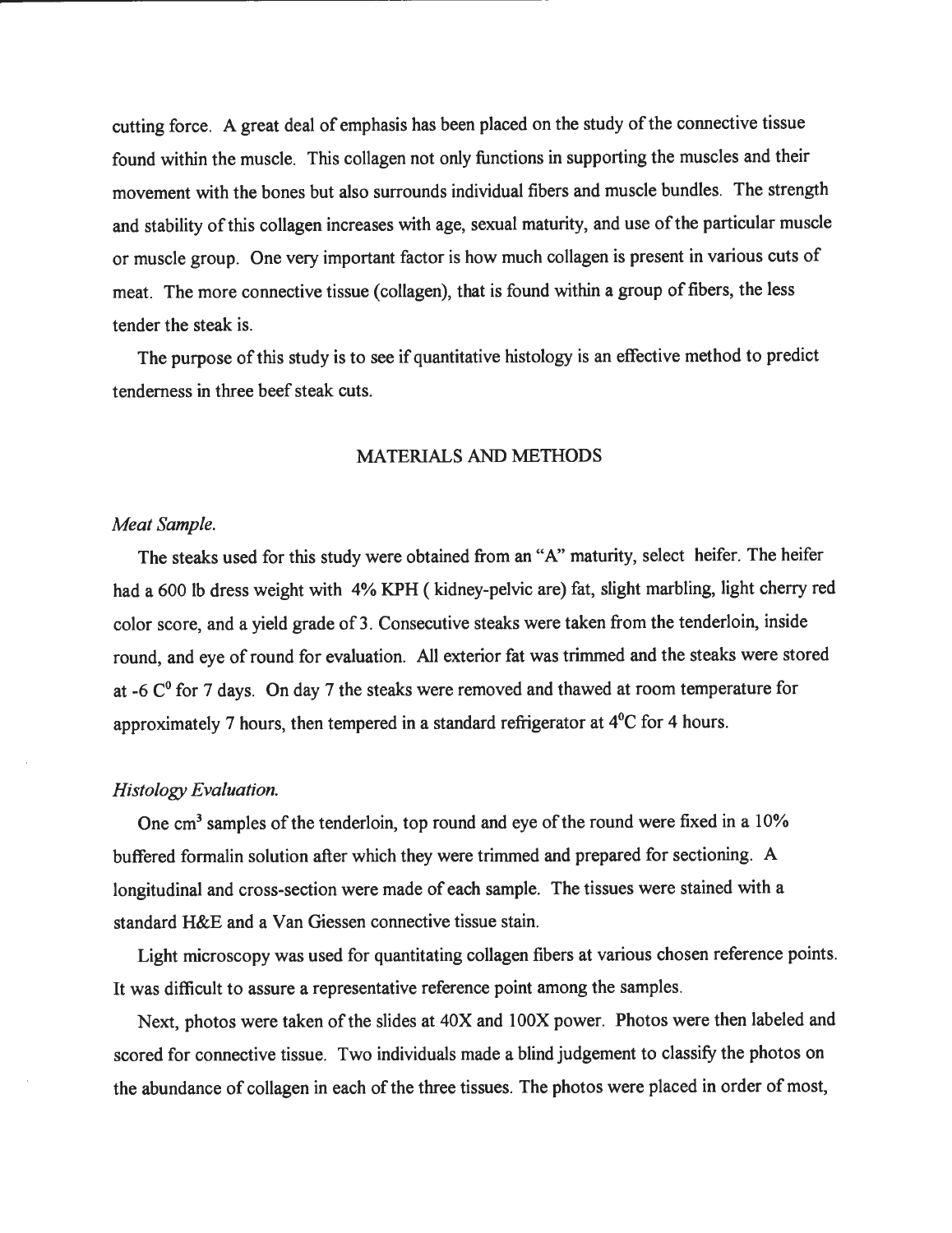moderate, and slight collagen. The histological evaluations produced identical results compared with the results of the taste panel and the Warner-Bratzler shear test procedures. Consistency and reproducibility needs to be further studied.

#### *Student Taste Panel.*

The steaks were cooked on an open grill to an internal temperature of approximately 160<sup>o</sup>C. The temperature was monitored by a meat thermometer and all steaks were cooked for the same period of time. One in square pieces of each steak were served on sections of a plate which was divided into thirds. The samples were served warm to the panelists.

The panelist were chosen from a class of pathology students and random participants of various backgrounds in terms of meat knowledge. The panelist were given a score sheet and asked to rate the different samples on a scale from 1 to 8; 1 being a poor score for the category and 8 the most acceptable. The categories consisted of tenderness, amount of connective tissue, flavor intensity, juiciness and overall quality. The scores were then evaluated for their means and standard deviations.

#### *Warner-Bratz/er Shear Evaluation.*

The steaks were cooked in the same manner as in the taste panel. Five cores were taken, one from each steak type. Each core was sheared once. The mean shear force was then calculated.

The cores were taken both perpendicular to and at an angle to the muscle fibers. This contributed to the variability in scoring (Wheeler et al).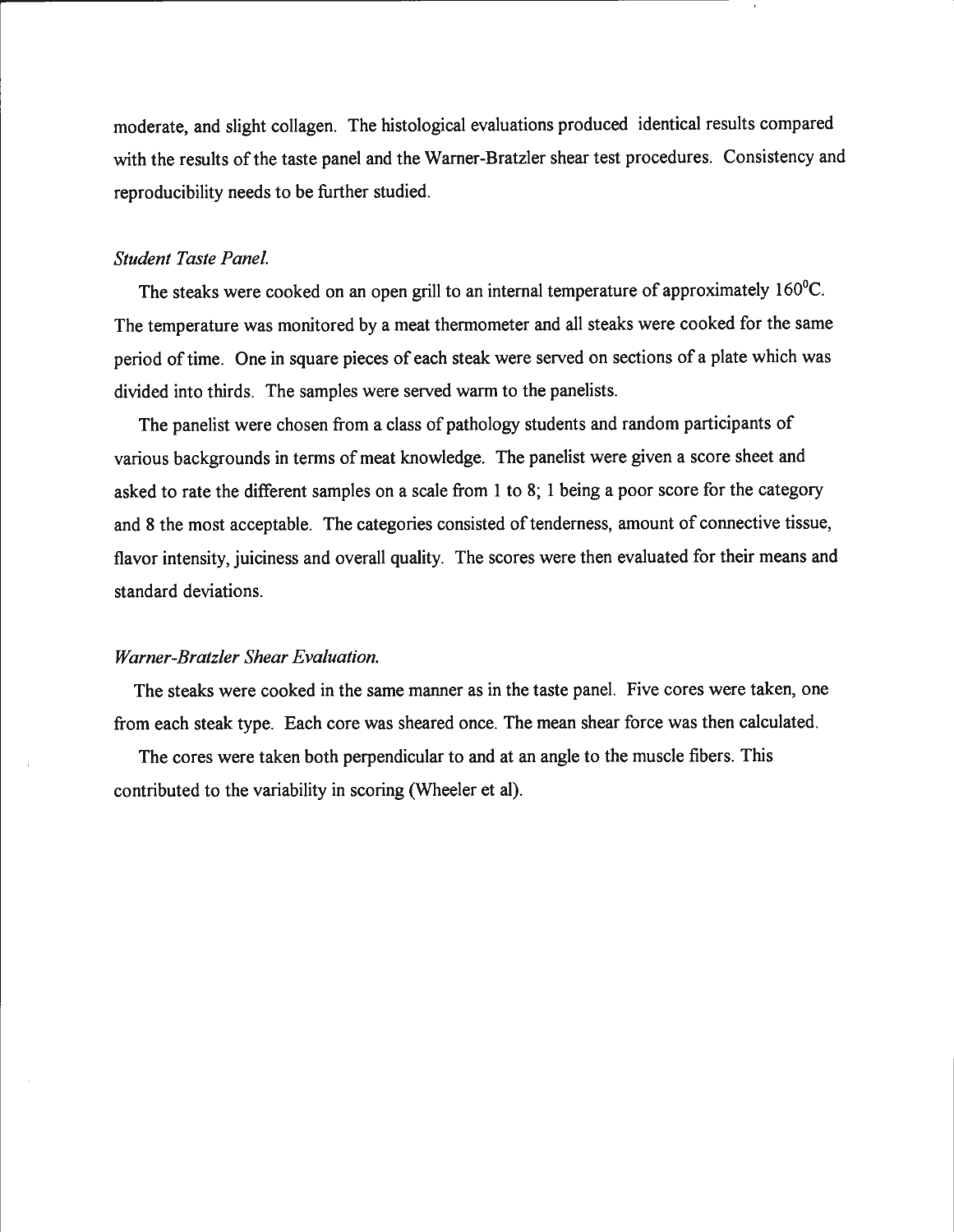

## **RESULTS**

a. Crossection of the longissimus dorsi (tenderloin) at 100X. Van Giessen connective tissue stain.

b. Crossection of the top round steak at 100X. Van Giessen connective tissue stain.

c. Crossection of the eye of round steak at 100X. Van Giessen connective tissue stain.

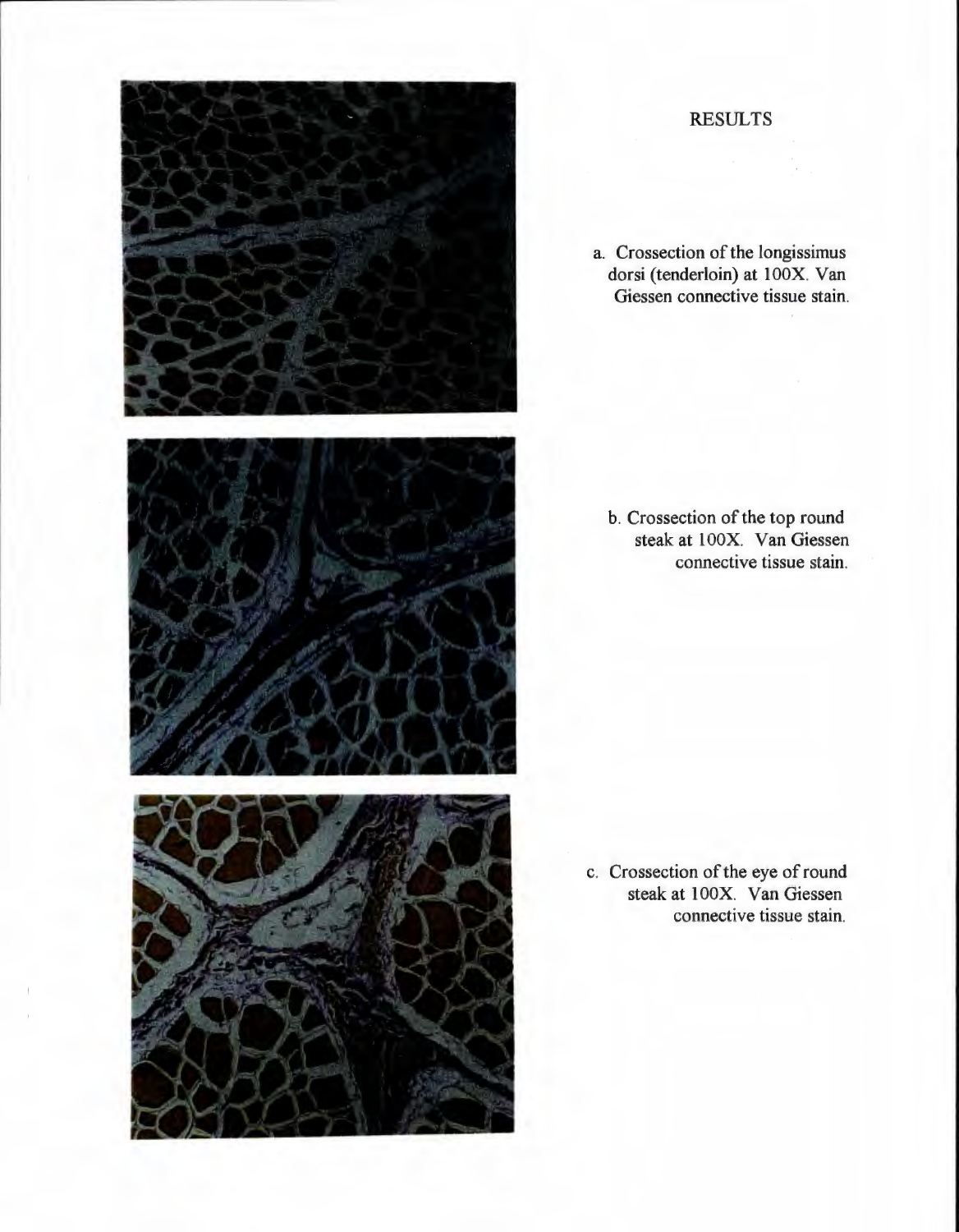Taste panel:  $N=17$  $Scale = 1$  (Bad)--8 (Good)

| Mean score and SD | Tenderloin     | <b>Top Round</b> | Eye of Round    |
|-------------------|----------------|------------------|-----------------|
| Tenderness        | $6.65 \pm .93$ | $4.94 \pm 1.75$  | $4.76 \pm 1.20$ |
| Amount of C.T.    | 6.41 $\pm$ .94 | $3.94 \pm 1.75$  | $5.06 \pm 1.43$ |
| Flavor            | $6.29 \pm .77$ | $5.65 \pm 1.32$  | $5.47 \pm .94$  |
| <b>Juiciness</b>  | $6.18 \pm .95$ | $6.18 \pm .95$   | $4.76 \pm 1.44$ |
| Total             | 25.53          | 24.76            | 20.05           |
| Overall           | $6.53 \pm .87$ | $5.00 \pm 1.69$  | $5.24 \pm 1.09$ |

\* SD =standard deviation

Wamer-Bratzler shear force values lb/cm2 diameter (core)

|              | Tenderloin     | <b>Top Round</b> | Eye of Round   |
|--------------|----------------|------------------|----------------|
| core 1       | 5.75           | 8.5              | 8              |
| core 2       |                | 8                | 8.5            |
| core 3       | 6              | 5                | 6.5            |
| core 4       | 7.5            |                  | 10.5           |
| core 5       | 6              | 9                | 11             |
| mean and SD* | 6.45 $\pm .75$ | $6.9 \pm 2.25$   | $8.9 \pm 1.85$ |

 $N=5$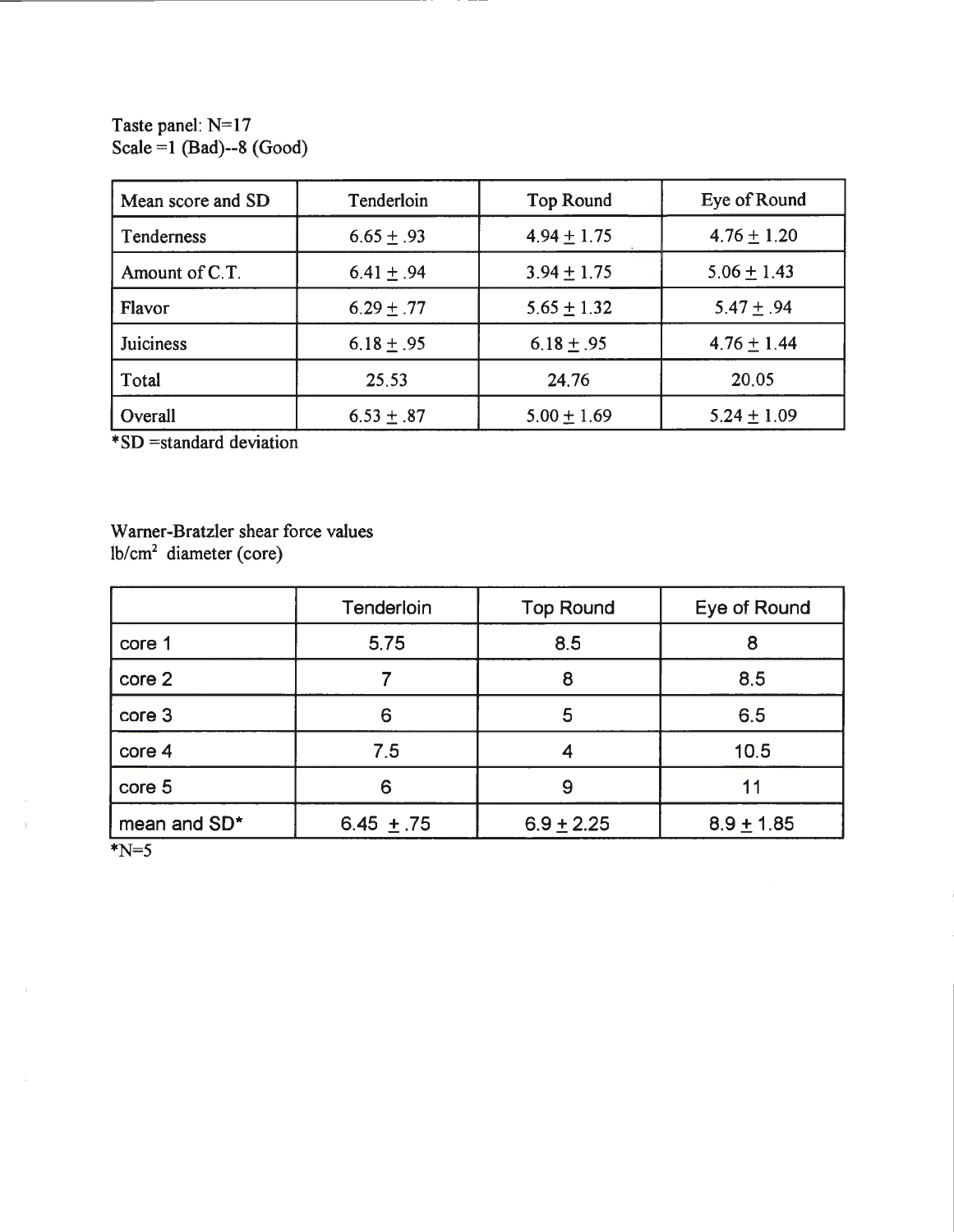#### DISCUSSION

General abundance of collagen as seen histologically showed the same trends of the other methods used. The cuts used for this study were chosen because they were generally known to have a larger difference. If a tenderloin, top loin, and ribeye were tested using this method, results would be more difficult and perhaps unattainable. To differentiate these closer cuts it is not the amount of collagen that makes the difference, but the kind. More specific collagen solubility methods are then required. There are presently 25 known types of collagen, each consisting of one or more specific alpha-chains. These distinct amino acid chains and their cross links determine the solubility of the collagen (Basic Medical Histology pp.108).

Results for the taste panel and Wamer-Bratzler shear test methods were statistically insignificant for this study. However, with present information and standard deviations an appropriate sample size could be used to further study the implications of the tenderness variation in the differing cuts.

#### **ACKNOWLEDGMENT**

Dr. Stan Allen Dr. Darrin Cornforth Dr. Dick Whittier USU Diagnostic Lab